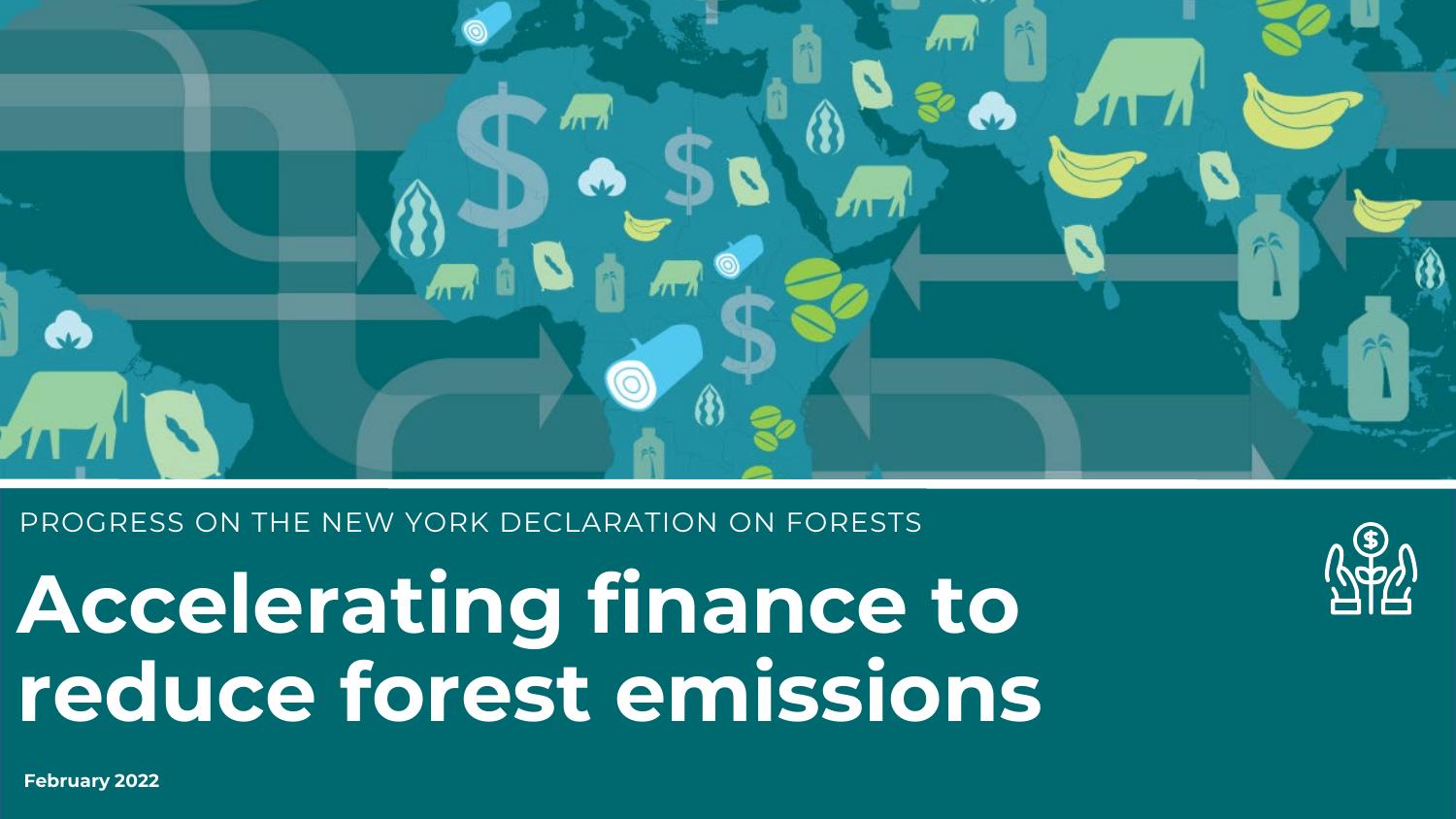



**Forest Finance** 

# **Goal 8**

Provide support for the development and implementation of strategies to reduce forest emissions

### **Ending natural forest loss will require significant new sources of finance as well as the greening of existing flows.**

Goal 8 of the NYDF calls for the global community to provide support – specifically financial support – for concerted efforts to reduce greenhouse gas emissions from forests.

Estimates of finance needed to **protect, restore and enhance forests globally range from USD 45 to 460 billion per year**. Current international and domestic funding averages only USD 2.4 billion - **0.5-5% of the need** - per year. This compares to over USD 10 billion per year that has been spent on agriculture and forestry subsidies by deforestation countries since 2010.

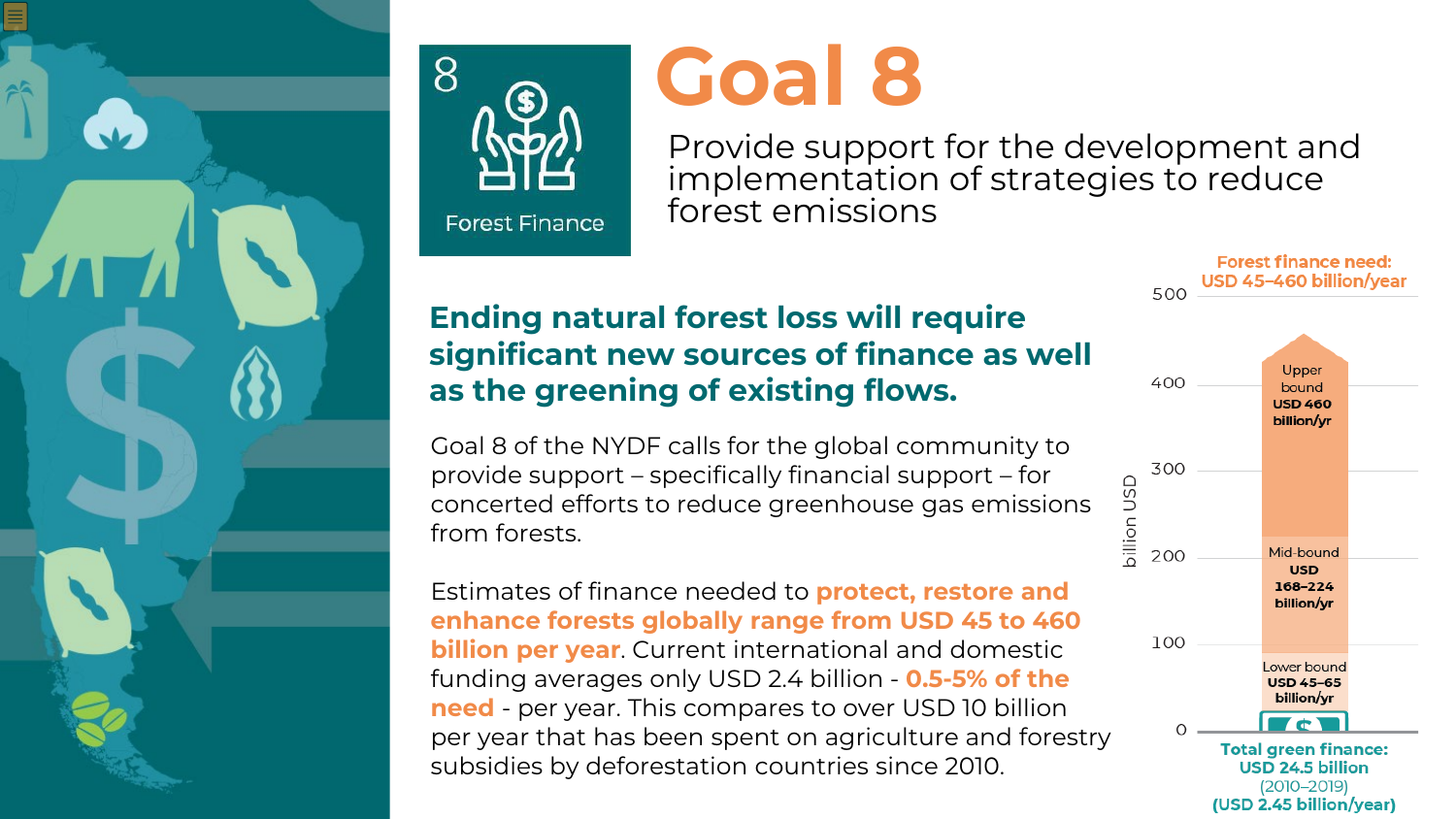#### 175 **Seven years after the NYDF was launched, there remains a pressing need to redirect harmful "grey" investments into forest-positive activities.**

Around the world, vast quantities of money remain invested in activities that have potential to drive deforestation and forest degradation (**grey finance**).

**Green finance**, on the other hand, refers to investments aligned with objectives for the conservation, protection, or sustainable use of forests.

≣

Grey finance can be 'greened', through the **introduction of safeguards and zero-deforestation investment policies**, but systemic barriers that must first be overcome include perverse economic incentives, weak governance of forest resources, and limited transparency in the finance sector.



**Grey vs. green international and domestic finance for forests between 2010-2019**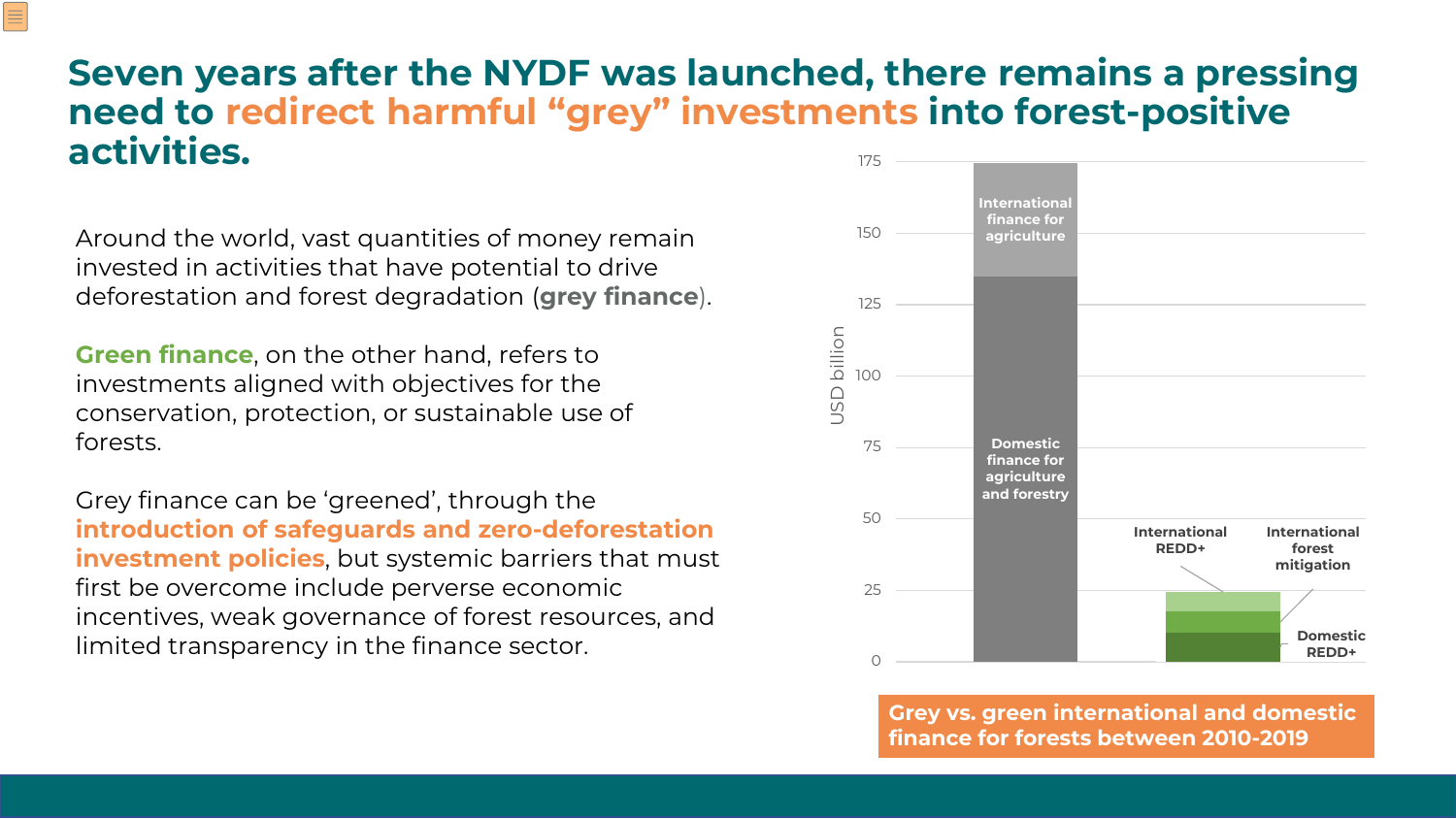#### **But there are some signs of progress, with the amount of green finance channeled to forests and the availability of tools for finance sector both increasing in the last seven years.**

| <b>Public</b><br>investment                                                  | $\triangleright$ 2015: <1 billion committed to REDD+<br>$\triangleright$ 2021: >6.7 billion committed to REDD+                                                                                                                                                                                                                                                                                                                                                 |
|------------------------------------------------------------------------------|----------------------------------------------------------------------------------------------------------------------------------------------------------------------------------------------------------------------------------------------------------------------------------------------------------------------------------------------------------------------------------------------------------------------------------------------------------------|
| <b>Private</b><br>investment                                                 | <b>→ 2015</b> : <usd 50="" and="" channeled="" finance="" forest="" from<br="" in="" into="" million="" private="" protection="" restoration="">voluntary carbon market activities<br/>▶ 2021: &gt;USD 159 million private finance channeled into forest protection and restoration from<br/>voluntary carbon market activities</usd>                                                                                                                          |
| <b>Guidance for</b><br>finance sector<br>to address<br>deforestation<br>risk | <b>2015</b> : Only a handful of finance sector tools or frameworks available for guiding investment<br>decision-making to avoid forest-risks in finance<br>> 2021: Rapidly growing landscape of investment tools, including the Task Force on Climate-<br>related Financial Disclosures, Task Force on Nature-related Financial Disclosures, Climate<br>Action 100+, and Trase. [However – financial institution uptake of these tools is difficult to track.] |
| <b>Assets under</b><br>management<br>In ESG funds                            | $\triangleright$ 2015: USD 655 billion (2012)<br><b>2021</b> : USD 1,048 billion (2018) [The US in particular has seen a dramatic rise in recent years, from<br>$\blacktriangleright$<br>USD 5.4 billion in 2018 to USD 51.1 billion in 2021.]                                                                                                                                                                                                                 |

*\*Of the 350 companies and 150 financial institutions assessed by Global Canopy's annual Forest 500 assessment*.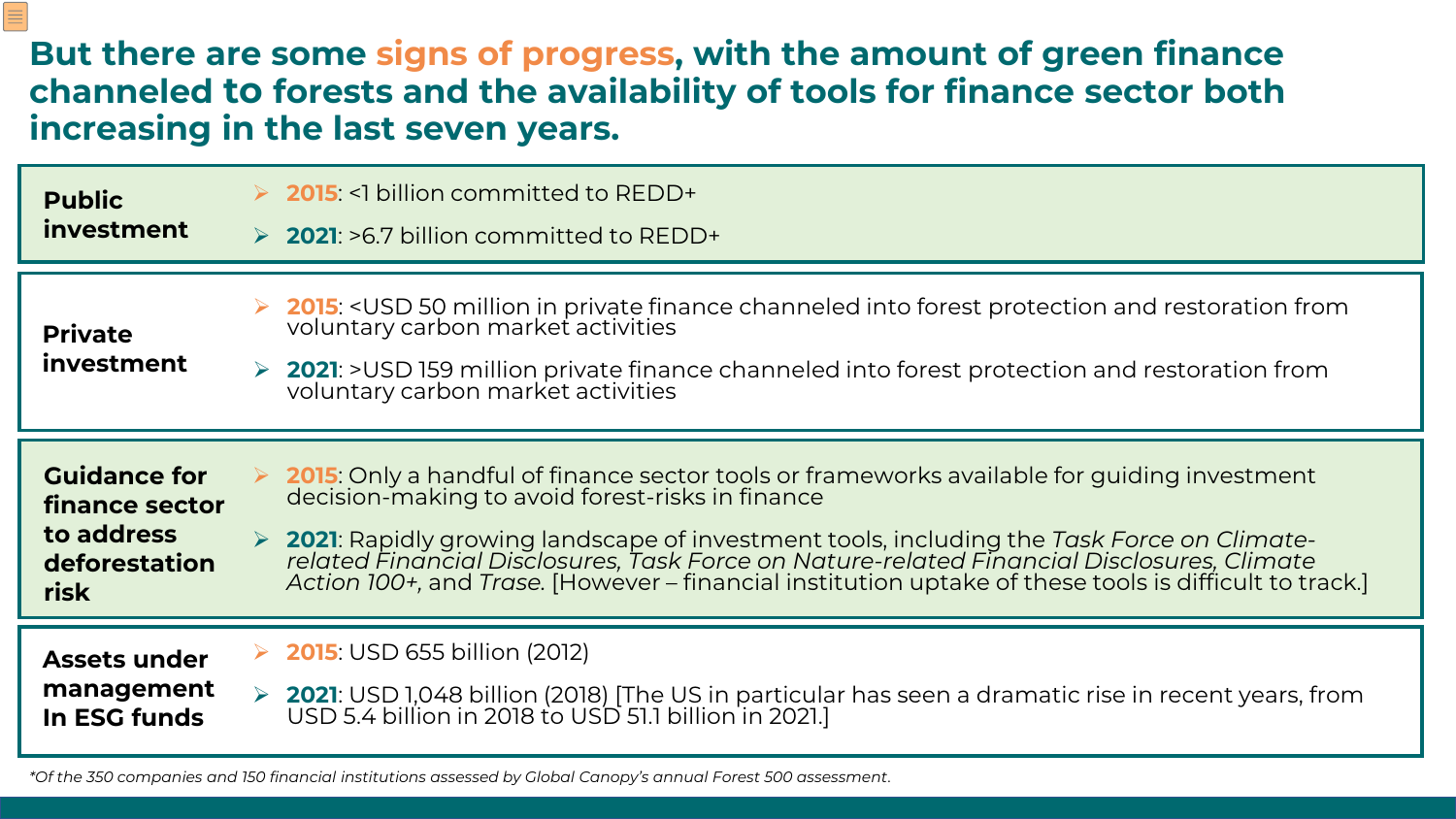## **Finance is increasingly recognized as a key lever for meeting global climate goals… but commitments must be met with real action.**

 $\equiv$ 

At COP26 in November 2021, **30 financial institutions** covering more than USD 8.7 trillion in assets under management pledged to eliminate investment in commoditydriven deforestation in the beef, soy, palm oil, pulp and paper sectors by 2025.

Also at COP26, 12 countries collectively committed to provide **USD 12 billion in forestrelated climate finance** between 2021 and 2025.

In recent years, several major investors have **publicly divested** from deforestationlinked activities or **implemented safeguards** to this end. Nonetheless, the COVID-19 pandemic may have negatively impacted progress, with one report finding that during the early months of the COVID-19 pandemic, a group of the world's largest financial institutions actually **increased their investments to deforestation-linked companies**, by USD 8 billion.

Of the financial institutions with a deforestation policy in place, **only 40%** are reporting on policy implementation, suggesting that high-level commitments must be accompanied with implementation transparency.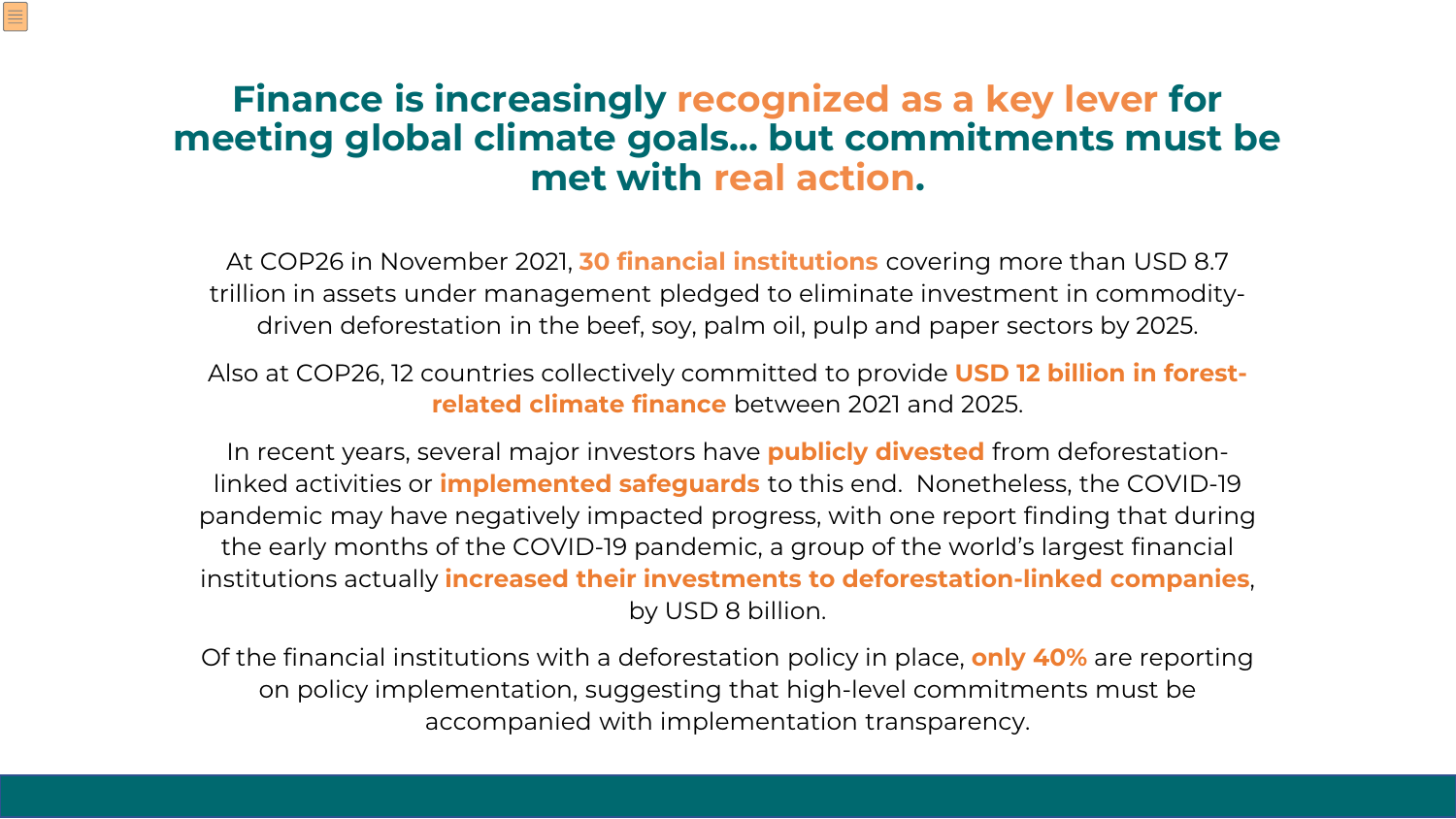# **Serious challenges in achieving transformational change remain.**

**The forest-risk commodity industry is as lucrative and destructive today as in 2015,**  while forests are still not valued for the essential services they provide.

m

 $\equiv$ 

Public and private finance for drivers of forest loss – such as **agricultural investments and subsidies** – greatly exceed forest positive investments.

REDD+ finance is still **falling short**: all forest countries face financial barriers to fully implement their REDD+ strategies.



**The entry bar for REDD+ remains high.** The complexity of the application and approval stages tends to increase with project size, limiting countries with ambitious project plans.

Even where donor finance is available, **a lack of technical capacity at project level** can limit the channels through which funds can be directed.

**Financial institutions are still lagging on transparency** in implementation of forest policies, principles, and safeguards. 62% of financial institutions do not have any policies on deforestation.

The necessary capacity to combat illegal deforestation and conversion – an essential step in **stemming illicit and grey financial flows** – is lacking in many forest countries.